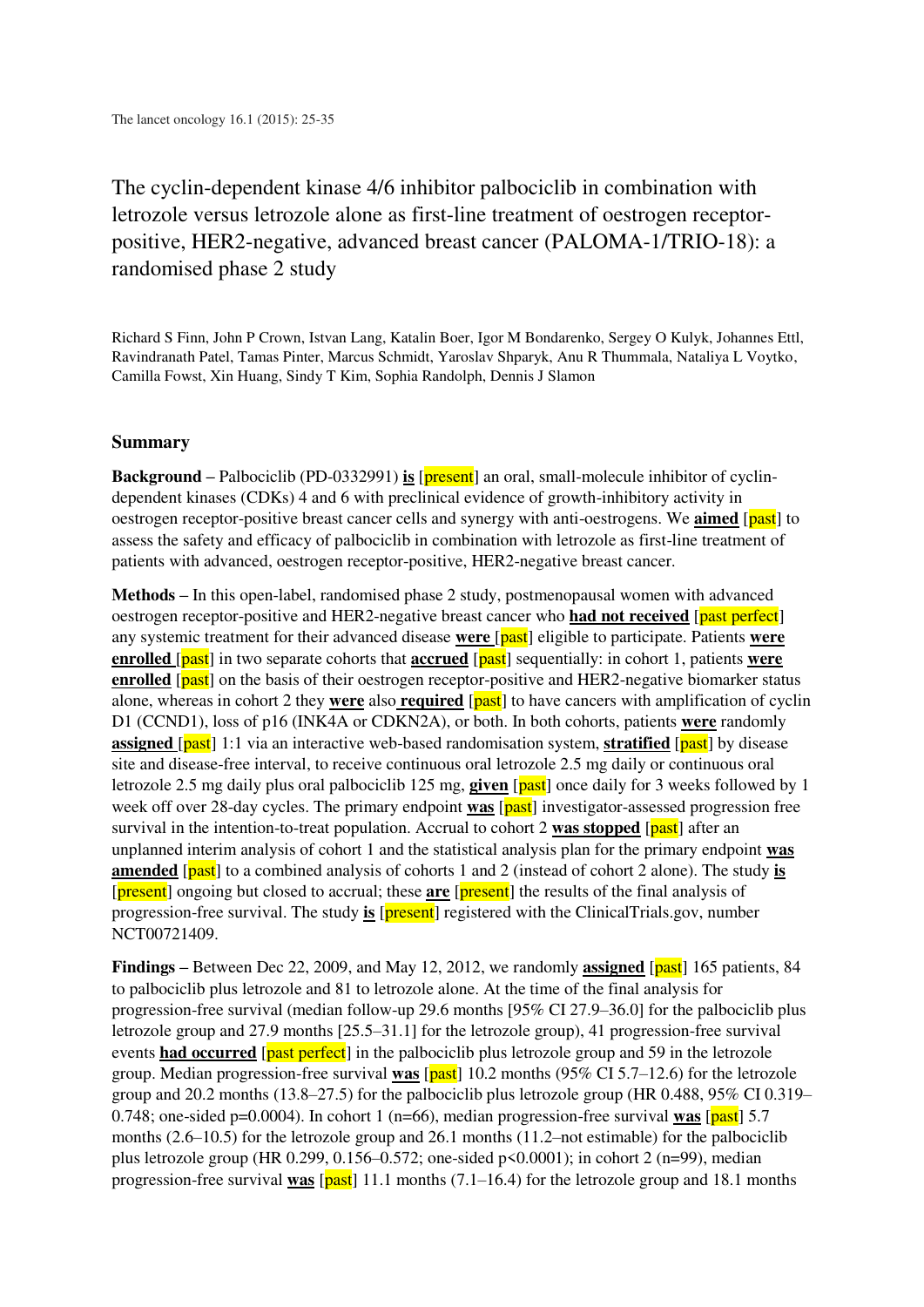$(13.1–27.5)$  for the palbociclib plus letrozole group (HR 0.508, 0.303–0.853; one-sided p=0.0046). Grade 3–4 neutropenia **was reported** [past] in 45 (54%) of 83 patients in the palbociclib plus letrozole group versus one (1%) of 77 patients in the letrozole group, leucopenia in 16 (19%) versus none, and fatigue in four (4%) versus one (1%). Serious adverse events that **occurred** [past] in more than one patient in the palbociclib plus letrozole group **were** [past] pulmonary embolism (three [4%] patients), back pain (two [2%]), and diarrhoea (two [2%]). No cases of febrile neutropenia or neutropenia-related infections **were reported** [past] during the study. Eleven (13%) patients in the palbociclib plus letrozole group and two (2%) in the letrozole group **discontinued** [past] the study because of adverse events.

**Interpretation –** The addition of palbociclib to letrozole in this phase 2 study significantly **improved** [past] progression-free survival in women with advanced oestrogen receptor-positive and HER2negative breast cancer. A phase 3 trial **is** [**present**] currently underway.

# **Introduction**

Breast cancer **is** [present] a molecularly diverse disease with several defined molecular subgroups. Clinically, however, three therapeutic groups **are used** [present]: those classified as hormone receptor-positive (ie, oestrogen receptor-positive, progesterone receptor-positive, or both, with normal HER2 expression), those classified as HER2-positive, as defined by HER2 gene amplification or overexpression (about 45% of these cancers **can** also **have** [present] variable expression of oestrogen receptors, progesterone receptors, or both), and those classified as triple-negative by virtue of low or absent hormone receptors and the absence of the HER2 alteration.<sup>1</sup> More than 1.5 million new breast cancers **are reported** [present] worldwide each year, with roughly 60–65% of cases hormone receptor-positive, 20–25% HER2-positive, and 15–18% triple-negative.<sup>2</sup> Hormonally directed drugs including anti-oestrogens **have been** [**present perfect**] the mainstay of treatment for women with oestrogen receptor-positive breast cancers. However, some of these cancers **have** [present] de-novo resistance to this approach and even more **will** eventually **develop** [future] acquired resistance to these treatments and recur. At that point, patients often **receive** [present] chemotherapy that **has** [present] little activity in this setting and that **is** [**present**] often associated with clinically significant toxic effects.

New classes of molecularly targeted drugs **can affect** [present] the natural history of some subgroups of breast cancer such as HER2-positive disease.<sup>3</sup> However, until recently the addition of such drugs to anti-oestrogens **has not resulted** [**present perfect**] in similar improvements in hormone receptorpositive disease. This situation **changed** [past] with the approval of everolimus for aromatase inhibitor-resistant disease, which, when added to oestrogen blockade with exemestane, **resulted** [past] in an improvement in investigator assessed progression-free survival (hazard ratio [HR] 0.43, 95% CI 0.35–0.54;  $p \le 0.001$ ) in oestrogen receptor-positive advanced disease.<sup>4</sup>

Dysregulation of the cell cycle is [present] one of the defined hallmarks of cancer<sup>5</sup> and several genetic alterations in key cell cycle regulatory proteins **have been described** [present perfect] in various cancers, including breast cancer.5,6 The cyclindependent kinases (CDKs) **are** [present] a large family of serinem threonine kinases that together with their regulatory protein partners, the cyclins, **have** [present] a crucial role in the orderly and controlled progression through the cell cycle. Molecular changes in several of the genes controlling the cell cycle **have been reported** [present perfect] in various cancers, making them an attractive potential target for new treatments.<sup>7</sup> So far, several CDKtargeted drugs **have entered** [present perfect] clinical development, but none **have shown** [present **perfect** significant activity in solid tumours and several **are** [**present**] associated with safety concerns<sup>8</sup>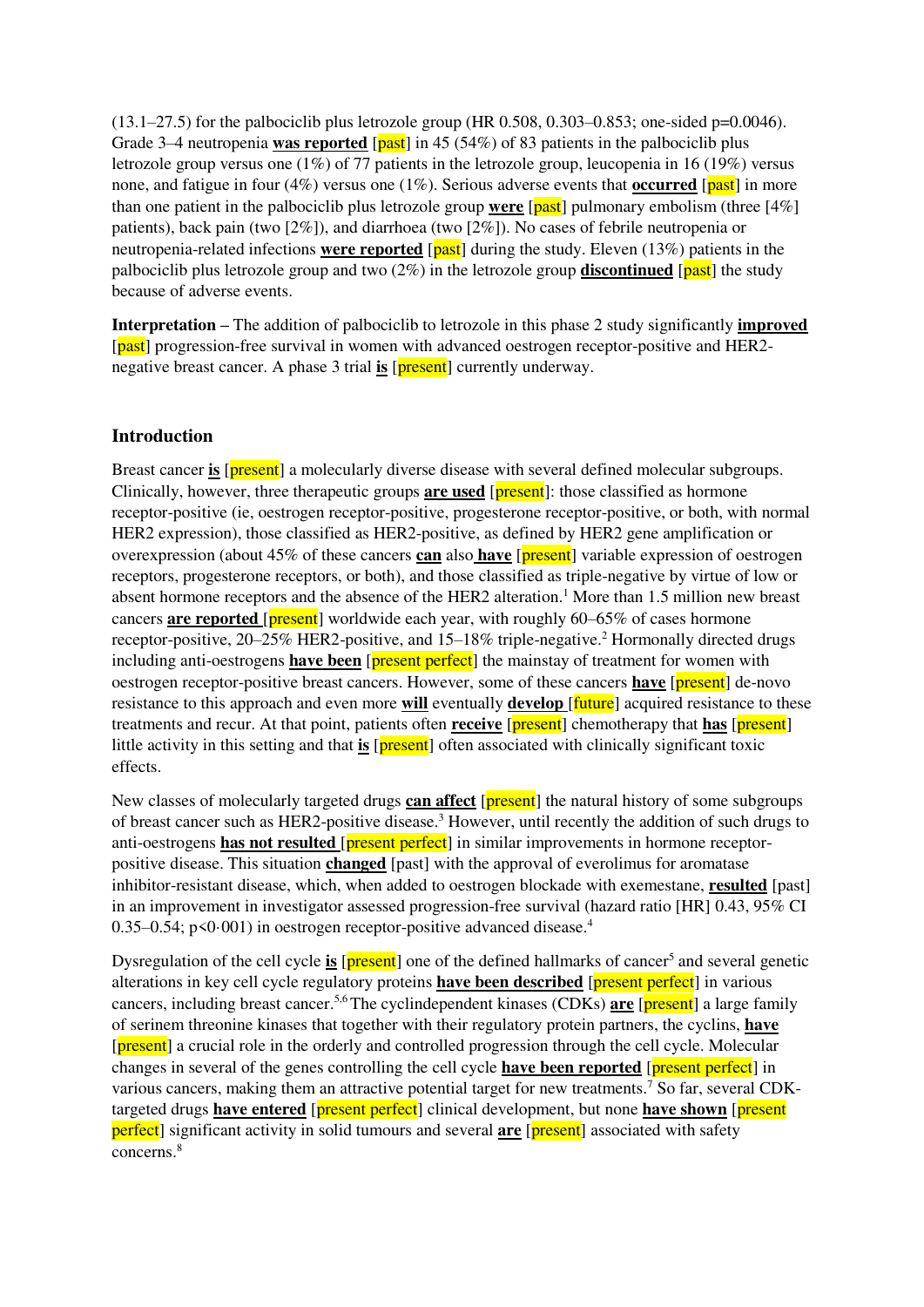Palbociclib (PD-0332991) **is** [present] a reversible, oral, small molecule inhibitor of cyclin dependent kinases 4 and 6 (CDK4/6).<sup>9</sup> CDK4/6 and cyclin D **have** [present] a crucial role in the regulation of the G1/S transition through regulation of the phosphorylation state of pRb. When hyper phosphorylation of pRb occurs, it **causes** [present] release of transcription factors that then **allow** [present] the transition from G1 to S phase and progression of the cell cycle.<sup>10</sup> To investigate the therapeutic potential for palbociclib in breast cancer, we **tested** [past] its growth inhibitory effects preclinically in a large panel of human breast cancer cell lines and **identified** [past] potent activity in two therapeutic groups, those that **were** [past] oestrogen receptor-positive and those that **were** [past] HER2 amplified.<sup>11</sup> This activity **was associated** [past] with a major blockade of pRb hyper phosphorylation, resulting in a G1 arrest in sensitive cells. We also **noted** [past] that in combination with the antioestrogen drug tamoxifen, palbociclib **had** [past] synergistic growth inhibitory activity as well as efficacy in a model of acquired tamoxifen resistance.<sup>11</sup> We **noted** [past] similar findings in HER2amplified breast cancer cell lines with trastuzumab used in combination with palbociclib.<sup>11</sup>

Based on these data, we **designed** [past] a clinical study to test the safety and efficacy of CDK4/6 inhibition by palbociclib in combination with anti-oestrogen drugs in oestrogen receptor-positive breast cancer. Initially, a single-arm, phase 1b study **was done** [past] to assess the safety of palbociclib given with letrozole in patients with oestrogen receptor-positive, HER2-negative, advanced breast cancer and to determine a recommended phase 2 dose of the combination.<sup>12</sup> The results **suggested** [past] a dose and schedule consisting of oral palbociclib 125 mg once daily for 3 weeks followed by 1 week of treatment in a 28-day cycle, combined with the standard dose of oral letrozole 2.5 mg once daily. No drug-drug interactions **were identified** [past] and the most common treatment-related adverse events **were** [past] neutropenia, leucopenia, and fatigue. Based on these clinical data, we **planned** [past] a randomised, open-label, phase 2 study to assess the safety and efficacy of the palbociclib and letrozole combination compared with letrozole alone in the first-line treatment of women with advanced oestrogen receptor-positive, HER2-negative breast cancer.

# **Methods**

# **Study design and patients**

In this international, phase 2, multicentre, open-label randomised study (PALOMA-1/TRIO-18), postmenopausal women (aged 18 years or older) with oestrogen receptor-positive, HER2-negative, advanced breast cancer **were recruited** [past] from 50 sites in 12 countries (Canada, France, Germany, Hungary, Ireland, Italy Russia, South Africa, South Korea, Spain, Ukraine, USA; appendix). Patients **were enrolled** [past] in two separate cohorts that **accrued** [past] sequentially: in cohort 1, patients **were enrolled** [past] on the basis of their oestrogen receptor-positive and HER2negative biomarker status alone, whereas in cohort 2 they **were** also **required** [past] to have cancers with amplification of cyclin D1 (CCND1), loss of p16 (also known as INK4A or CDKN2A), or both. All patients **were required** [past] to have either locally recurrent disease not amenable to surgery or evidence of metastatic disease.

Oestrogen receptor status **was determined** [past] by routine immunohistochemistry and HER2 status **was assessed** [past] by either fluorescent in-situ hybridisation (FISH) or immunohistochemistry, with both eligibility markers **reported** [past] at enrolling sites. Oestrogen receptor status **was determined** [past] on the basis of either the original tissue staining or, if available, a biopsy from the recurrence. For enrolment into cohort 2 of the study, central laboratory determination of CCND1 amplification orp16 loss **was required** [past]. CCND1 amplification **was defined** [past] as a CCND1-tochromosome enumeration probe (CEP) 11 ratio greater than 1.5 and p16 loss as a p16-to-CEP9 ratio less than 0.8. These cutoffs **came** [past] from an internal analysis of British Columbia Cancer Foundation data from 778 breast cancer cases that **showed** [past] the frequency of CCND1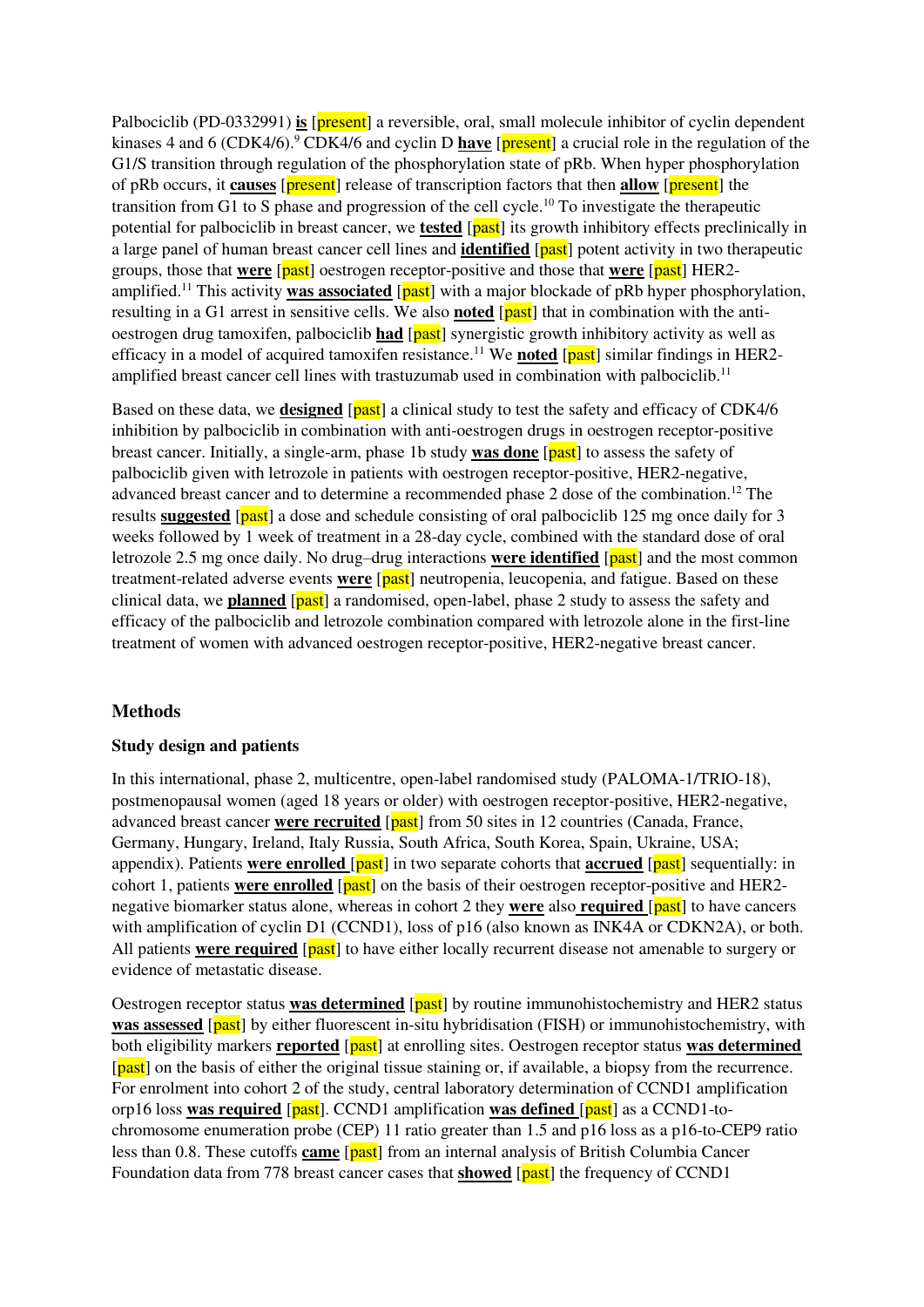amplification (more than three copies) and p16 loss (loss of heterozygosity) to be roughly 36% in patients with luminal B breast cancer. To establish definitions for the genomic changes used for cohort 2, we **used** [past] a four-colour FISH assay (CCND1-to-CEP11 and p16-to-CEP9) to analyse 113 breast cancer samples from a tumour bank and, using a cutoff of CCND1-to-CEP11 greater than 1.5 or p16-to-CEP9 less than 0.8, we **determined** [past] that 42 (37%) of 113 patients in this cohort had [past] CCND1 amplification, CDKN2A loss, or both. No previous treatment for advanced disease **was permitted** [past] and all patients **were required** [past] to have measurable disease by Response Evaluation Criteria in Solid Tumors (RECIST, version 1.0) or bone-only disease with an Eastern Cooperative Oncology Group (ECOG) performance status of 0 or 1 and adequate organ function (as assessed by haematological and blood chemistry analyses). Patients **were excluded** [past] from study if they **had received** [past perfect] letrozole as either neoadjuvant or adjuvant treatment within the 12 months before study entry, **had received** [past perfect] any previous treatment for advanced breast cancer, **had** [past] brain metastasis, or **had** previously **been treated** [past perfect] with a CDK inhibitor. The study **was done** [past] in accordance with the International Conference on Harmonization and Good Clinical Practice standards. Institutional review board approval **was obtained** [past] from all participating institutions and patients **provided** [past] written informed consent before the start of any study-specific screening procedures.

### **Randomisation and masking**

Patients **were** randomly **allocated** [past] 1:1 to receive either palbociclib plus letrozole or letrozole alone. The investigator or other member of the research staff **used** [past] an interactive web-based randomisation system to register and randomly assign patients with two stratifications factors: disease site (visceral, bone only, or other) and disease-free interval (greater than 12 months from the end of adjuvant treatment to recurrence vs. 12 months or less from the end of adjuvant treatment to recurrence or de-novo metastatic disease). The randomisation system **generated** [past] the random assignment of the two treatments in a block size of six for each of the stratification levels. Although this **was** [past] an open-label study, the randomisation codes **were** only **released** [past] at the time of interim and final analyses and crossover **was not allowed** [past] at any time.

### **Procedures**

Patients randomly allocated to letrozole **received** [past] oral letrozole 2.5 mg once daily. Those allocated to palbociclib plus letrozole **received** [past] the same dose of letrozole plus oral palbociclib 125 mg, **given** [past] once daily for 3 weeks followed by 1 week off in 28-day cycles. Study treatment **continued** [past] until disease progression, unacceptable toxic effects, study withdrawal, or death. Dose interruptions and reductions **were allowed** [past] for management of toxic effects (appendix). Tumour assessments **were done** [past] locally at screening and every 8 weeks and **consisted** [past] of CT or MRI scan of the chest, abdomen, and pelvis; radiography for bone lesions (when applicable); and clinical assessment of cutaneous disease. Bone scans **were done** [past] at baseline and every 12 weeks. All patients with tumour responses **were required** [past] to have response confirmation no less than 4 weeks after documentation of the initial response report. Assessment of adverse events included incidence, severity (graded by the National Cancer Institute Common Terminology Criteria for Adverse Events version 3.0), timing, seriousness, and relatedness to study drug. Haematological and blood chemistry analyses **were done** [past] every 2 weeks for the first two treatment cycles and at the beginning of each cycle thereafter.

#### **Outcomes**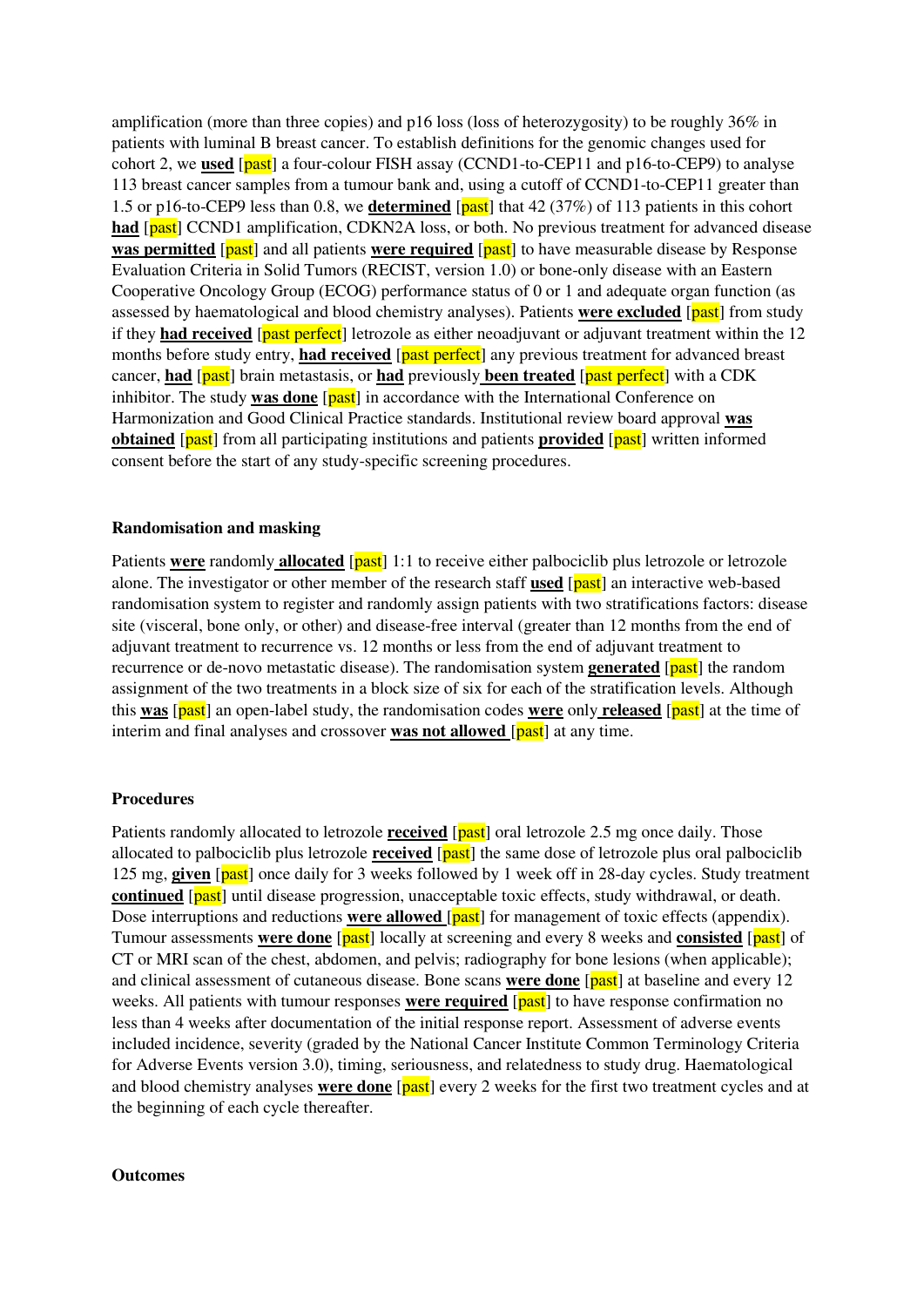The primary endpoint **was** [past] investigator-assessed progression-free survival, **defined** [past] as the time from randomisation to radiological disease progression or death on study. Secondary efficacy endpoints **were** [past] objective response (by RECIST version 1.0), clinical benefit (as defined by the sum of complete plus partial responses and stable disease for 24 weeks or more), duration of response, and overall survival. Additional secondary endpoints **were** [past] safety and tissue and serum biomarker analyses. Finally, we also **assessed** [past] patient reported outcomes using the modified Brief Pain Inventory (Short Form; mBPI-sf) done on day 1 of each treatment cycle; the mBPI-sf **was used** [past] to capture whether palbociclib adds to the commonly reported adverse event seen with aromatase inhibitors (myalgias and joint pain).

### **Statistical analysis**

We **used** [past] a two-part study design (ie, two sequential cohorts) to allow us to assess both the activity of the palbociclib plus letrozole combination and to determine whether further patient selection on the basis of additional biomarkers (CCND1 or p16) **was warranted** [past]. We **planned**  [past] to enrol 60 patients (30 per treatment group) into cohort 1 to provide initial safety and efficacy (progression-free survival) data in patients with oestrogen receptor-positive, HER2-negative, advanced breast cancer. In cohort 2, we **planned** [past] to include 150 patients (75 per treatment group) who also **had** [past] CCND1 gene amplification or loss of p16. Cohort 1 **was intended** [past] to be an exploratory analysis, and the analysis of the primary endpoint **was** initially **intended** [past] to be based on cohort 2 only. Assuming 114 progression free survival events in cohort 2 and using a onesided  $\alpha$  of 0.10, a sample size of 150 **would have** [present] 80% power to detect an HR of 0.67 (palbociclib plus letrozole vs. letrozole alone), including one futility interim analysis. This HR would **represent** [past] a median progression-free survival of 9 months in the control group and 13.5 months in the experimental group.<sup>13</sup>

However, an unplanned interim analysis of cohort 1 based on 31 progression-free survival events **was done** [past] when we **noted** [past] that almost twice as many patients in the control group **were coming** [past continuous] off the study because of disease progression. This interim analysis **showed** [past] clinically meaningful activity of the palbociclib plus letrozole combination compared with letrozole alone (HR 0.35, 95% CI 0.17–0.72, p=0.006). These preliminary results from cohort 1 also **suggested** [past] that further patient selection based on CCND1 amplification or p16 loss **was** [past] unlikely to further improve patient outcome over the use of oestrogen receptor and HER2 status alone (HR with CCND1 or p16 copy changes 0.37 [95% CI 0.10–1.40; p=0.13] vs. HR with no CCND1 or p16 copy changes 0.19 [0.05–0.67; p=0.0045]). As a result, we **stopped** [past] further enrolment into cohort 2 and **amended** [past] the statistical analysis plan such that the primary endpoint **would be analysed** [past] in cohorts 1 and 2 combined instead of cohort 2 alone. These study changes **were made** [past] prospectively without any efficacy results from cohort 2 and **were overseen** and **approved** [past] by the study steering committee. At the time enrolment was stopped, 165 patients **had been** randomly **assigned** [past perfect] (66 patients in cohort 1 and 99 patients in cohort 2). Based on the same original assumption that palbociclib plus letrozole **would increase** [present] progression-free survival from 9 months to 13.5 months compared with letrozole alone, this sample size **would have** [present] 80% power to detect an HR of 0.67 based on 114 progression-free survival events in the final analysis.

A second interim analysis **was added** [past] with these protocol amendments, which **was to be done** [past] when about half of the expected number of progression-free survival events across both cohorts (ie, about 57 of 114 total events) **had occurred** [past perfect]. At the time of the second interim analysis, 61 events **had occurred** [past perfect] and the HR for progression-free survival for the entire intention-to-treat population **was**  $\sqrt{past}$  0.37 (95% CI 0.21–0.63; one-sided p<0.0001). After these analyses **were done** [past], we **noted** [past] a substantial fall in the event rate over time and therefore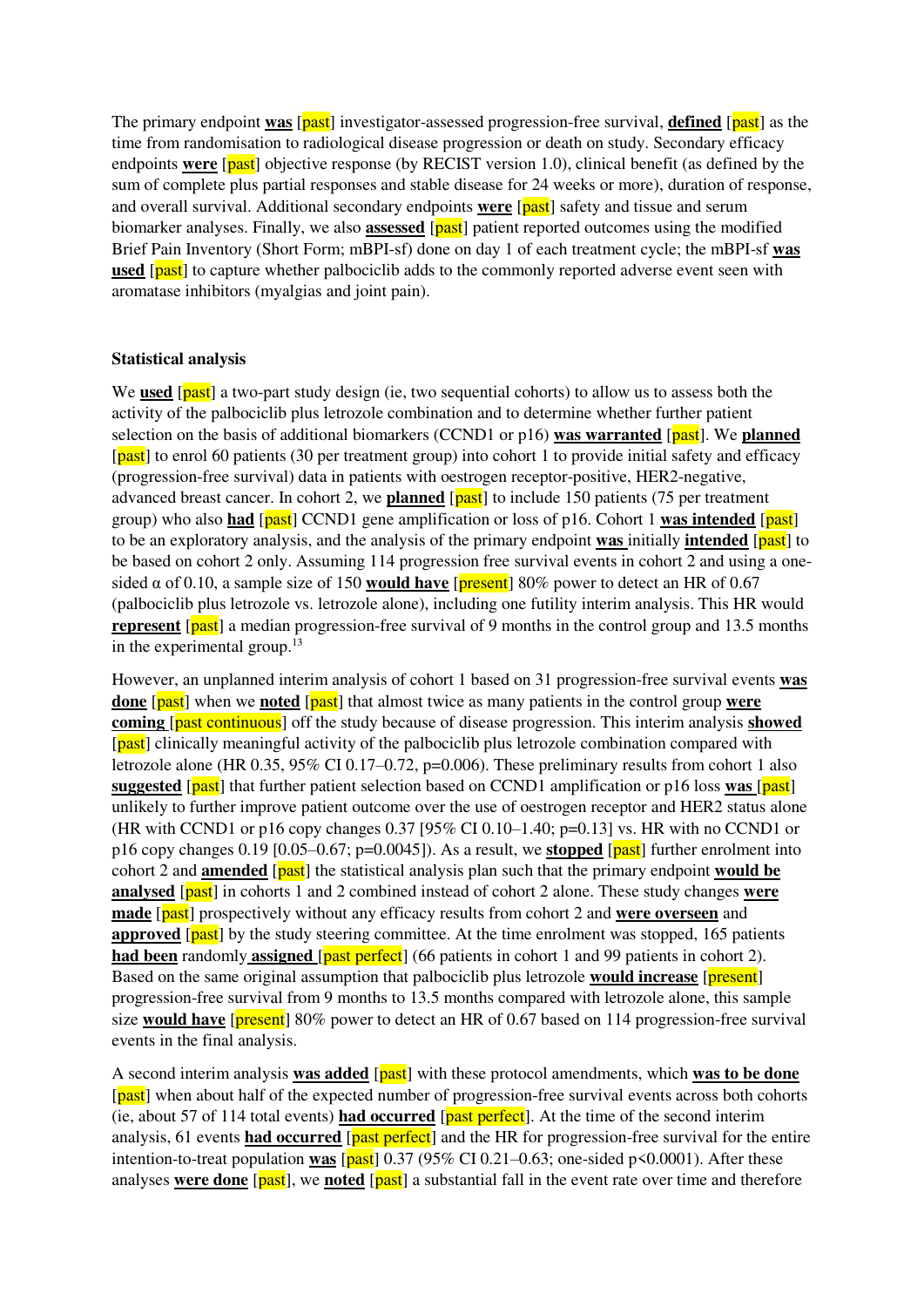**made** [past] another adjustment to the final analysis plan such that the final analysis of progressionfree survival **would be done** [present] when 95 progression-free survival events **had accumulated** [past perfect], giving greater than 98% power to detect an HR of 0.50 at a one-sided  $\alpha$  of 0.10, or 75% power to detect an HR of 0.67.

We **adjusted** [past] the significance level for the final analysis for the interim analyses using the Lan-DeMets procedure with an O'Brien-Fleming stopping boundary. At the final analysis of progressionfree survival, we **used** [past] a gatekeeping procedure for hypotheses testing in a hierarchical approach to further control for family-wise errors. This process **began** [past] with assessment of all randomly assigned patients (in cohorts 1 and 2 combined). If the null hypothesis **was rejected** [past], then the Holm procedure **would be used** [present] to test the same hypotheses for cohorts 1 and 2 as two separate studies. Using this approach, we **compared** [past] progression-free survival data between the treatment groups using a stratified log-rank test with stratification for site of disease, disease-free interval, and study cohort. We **estimated** [past] the HR using the Cox proportional hazards regression model; the proportionality of hazards assumption **was verified**<sup>14</sup> [past] and the results **were** [past] satisfactory.

To explore the effect of prespecified baseline prognostic factors on progression-free survival, we **did** [past] a multivariate analysis using the Cox regression model. The primary and secondary efficacy analyses **were done** [past] in the intention-to-treat population. The safety analyses **were done** [past] for all randomly assigned patients who received at least one dose of the study treatment. We only **controlled** [past] the type I error for the analysis of primary endpoint, not for any of the secondary endpoints. We **did** [past] seven prespecified sensitivity analyses for progression-free survival (unstratified analysis; analysis stratified per case report from data; including symptomatic deterioration as disease progression; including disease progression or death after 28 days of treatment discontinuation as disease progression; forced progression-free survival times to the planned assessment times; as-treated population analysis; and multivariate analysis). All statistical analyses **were done** [past] with the SAS version 9.2 or later.

The study **is** [**present**] registered with the ClinicalTrials.gov, number NCT00721409.

# **Role of the funding source**

The funder **provided** [past] funding to the investigators for study design, conduct, treatment administration, and data collection. The study database **was held** [past] by the funder. The steering committee that oversaw the conduct of the study **consisted** [past] of the principal investigator (RSF), senior author (DJS), an independent statistician, two additional investigators, and three representatives from the funder (one clinician, one operations representative, and a statistician). The study steering committee **was involved** [past] in all discussions about study conduct. All authors **had** [past] unrestricted access to the raw and final study data, and **were** [past] responsible for data interpretation, preparation of the report, and the decision to submit for publication. The authors **attest** [present] to study completeness and the accuracy of the data and data analysis.

# **Results**

Between Dec 22, 2009, and May 12, 2012, 165 women **were** randomly **assigned** [past], 84 to receive letrozole plus palbociclib and 81 to receive letrozole alone (figure 1). Baseline demographic characteristics and established prognostic factors of the intention-to-treat population **were** [past] generally well balanced, although there **were** [past] slight imbalances in disease site, disease-free interval, andprevious treatment (table 1). About half of the patients in each group **had** never **received**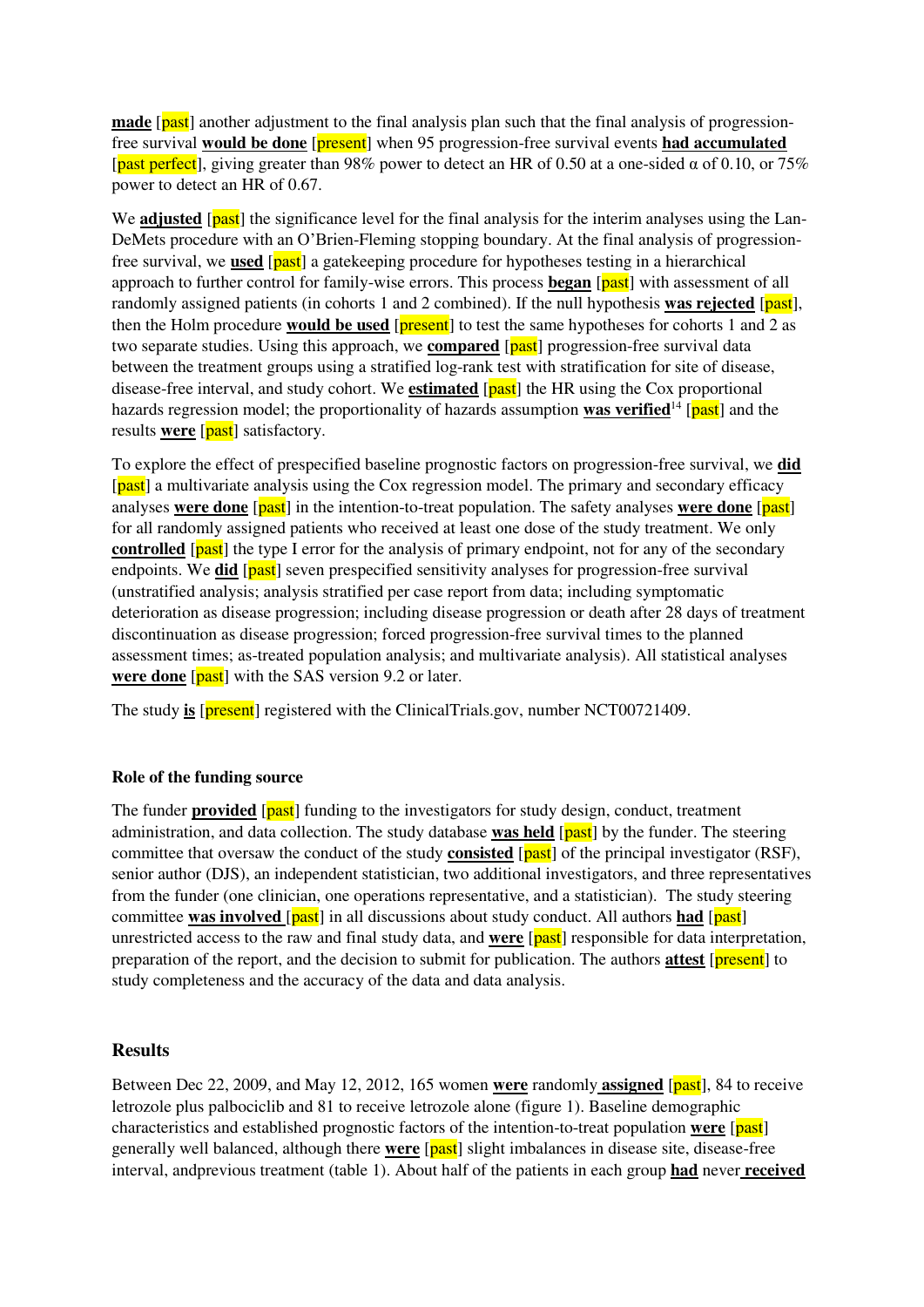[past perfect] either adjuvant or neoadjuvant systemic treatment. Conversely, a third of patients in each group **had received** [*past perfect*] previous antihormonal treatment, with half of these individuals **having** previously **received** [past perfect] aromatase inhibitors. As of the data cutoff for the final analysis (Nov 29, 2013), median follow-up **was** [past] 29.6 months (95% CI 27.9–36.0) for the palbociclib plus letrozole group and 27.9 months (25.5–31.1) for the letrozole group, with 19 (23%) of 84 patients in the palbociclib plus letrozole group and eight (10%) of 81 in the letrozole group remaining on treatment. At the time of the final analysis for progression-free survival, 41 progression-free survival events **had occurred** [past perfect] in the palbociclib plus letrozole group and 59 in the letrozole group. Median progression-free survival **was** [past] 20.2 months (95% CI 13.8–27.5) for the palbociclib plus letrozole group and 10.2 months (5.7–12.6) for the letrozole alone group (HR 0.488, 95% CI 0.319–0.748; one-sided p=0.0004; figure 2). For patients in cohort 1, median progression-free survival **was** [past] 26.1 months (95% CI 11.2–not estimable [NE]) for the combination and 5.7 months (95% CI 2.6–10.5) for letrozole alone (HR 0.299, 95% CI 0.156–0.572; one-sided p<0.0001; figure 2). For patients in cohort 2, median progression-free survival **was** [past] 18.1 months (95% CI 13.1–27.5) for the combination and 11.1 months (7.1–16.4) for letrozole alone (HR 0.508, 95% CI 0.303–0.853; one-sided  $p=0.0046$ ; figure 2). The effect of the combination treatment relative to letrozole alone **was** [past] consistent across all demographic subgroups and patient baseline prognostic factors, apart from patients with disease recurrence 12 months or less from the end of adjuvant treatment, although this subgroup **is** [present] limited by small numbers in both groups (figure 3). The results from prespecified sensitivity analyses **were** [past] consistent with those of the main analysis (data not shown).

Table 2 **shows** [present] best responses to treatment. A greater proportion of patients in the palbociclib plus letrozole group than in the letrozole group **had** [past] an objective response to treatment, both in the intention-to-treat population (36 [43%, 95% CI 32–54] vs. 27 [33%, 23–45];  $p=0.13$ ) and in the population with measurable disease (36 [55%, 43–68] vs. 26 [39%, 28–52]; onesided p=0.047). Similarly, a greater proportion of patients in the intention-to-treat population **achieved** [past] clinical benefit (68 [81%, 95% CI 71–89] vs. 47 [58%, 47–69]; one-sided p=0.0009). The median duration of response for patients who **had** [past] a complete or partial response was 20.3 months (95% CI 13.4–25.8) for the palbociclib plus letrozole group and 11.1 months (9.3–31.6) for the letrozole group. At the same time as the final progression-free survival analysis, we also **assessed** [past] overall survival. Median overall survival **was** [past] 37.5 months (95% CI 28.4–NE; 30 events) in the palbociclib plus letrozole group and 33.3 months (26.4–NE; 31 events) in the letrozole alone group (HR 0.813, 95% CI 0.492–1.345; two-sided p=0.42; figure 4).

The most common adverse events reported for the palbociclib plus letrozole group **were** [past] neutropenia, leucopenia, and fatigue (table 3). All 83 patients who received palbociclib plus letrozole **had** [past] at least one adverse event, compared with 65 (84%) of 77 who received letrozole alone. Despite the increase in all grades of neutropenia and leucopenia with palbociclib plus letrozole, no cases of neutropenic fever **were reported** [past]. Other adverse events (of any cause) that **were increased** [past] in the palbociclib plus letrozole group included anaemia, nausea, arthralgia, and alopecia, but most of these **were** [past] low grade (table 3). Of these adverse events, the difference between treatment groups **was** [past] significant only for anaemia (two-sided p<0.0001) and alopecia (two-sided  $p=0.0002$ ). Serious adverse events that **occurred** [ $\text{past}$ ] in more than one patient in the palbociclib plus letrozole group **were** [past] pulmonary embolism (three [4%] patients), back pain (two [2%]), and diarrhoea (two [2%]). No serious adverse events **occurred** [past] in more than one patient in the letrozole group.

27 (33%) patients in the palbociclib plus letrozole **had** [past] dose interruptions because of adverse events, compared with only three (4%) patients in the letrozole group. In the combination group, 37 (45%) patients **required** [past] a delay in the start of a subsequent treatment cycle because of an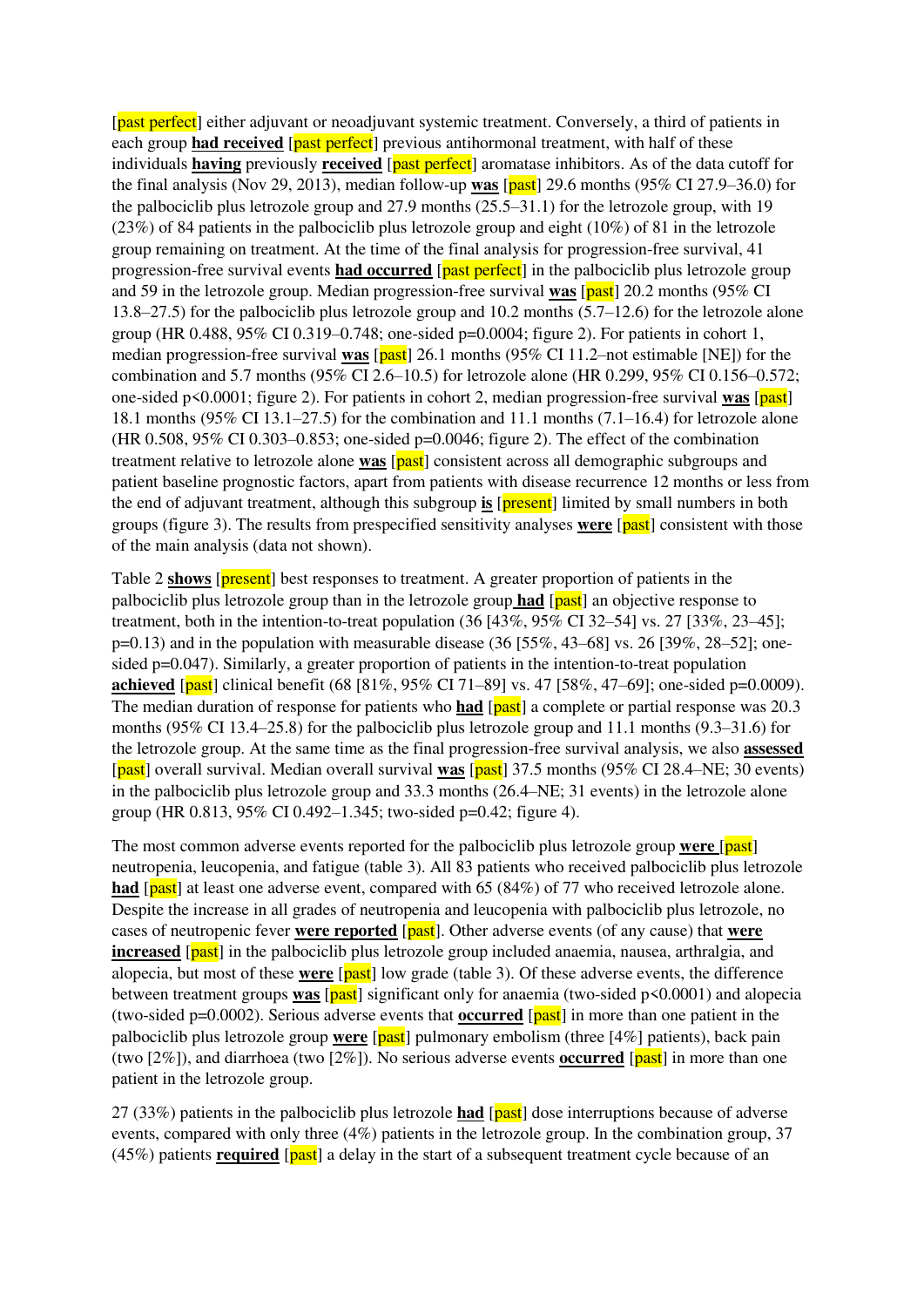adverse event and 33 (40%) patients **had** [past] a dose reduction. However, the mean relative dose intensity for palbociclib in the combination group **was** [past] 94% (SD 26).

Cycle delays and dose reductions **are** [present] not applicable to the letrozole group. The main reason for study discontinuation in both treatment groups **was** [past] disease progression (42 [50%] patients in the palbociclib plus letrozole group vs. 57 [70%] patients in the letrozole group). 11 (13%) patients in the palbociclib plus letrozole group and two (2%) patients in the letrozole group **discontinued** [past] the study because of an adverse event. Of these discontinuations, six (7%) patients in palbociclib plus letrozole group and two (2%) patients in the letrozole group **discontinued** [past] because of treatment-related adverse events. One death **occurred** [past] during the study in the palbociclib plus letrozole group because of disease progression; no treatment-related deaths **occurred** [past]. We noted [past] no significant differences in pain severity or the effect of pain on daily activities between the two treatment groups.

# **Discussion**

The results of this open-label, phase 2 study **show** [**present**] that patients with oestrogen receptorpositive, HER2-negative advanced breast cancer **had** [past] significantly longer progression-free survival when treated with palbociclib and letrozole than when treated with letrozole alone. Additionally, the proportions of patients with an objective response and clinical benefit **were** [past] greater in the combination group than in the letrozole alone group. The study **was not powered** [past] to detect an overall survival advantage and few overall survival events **had occurred** [past perfect] at the time of this analysis; however, the initial data **suggest** [present] no detrimental effect on overall survival with the addition of palbociclib in the first-line setting (panel).

Hormone directed drugs **have been** [present perfect] the mainstay of treatment for advanced oestrogen receptor-positive breast cancer for more than four decades. Improvements in clinical outcomes **have occurred** [**present perfect**] with several drugs that target either specific hormone production (ie, ligands or the hormone receptor pathway), including tamoxifen, steroidal and nonsteroidal aromatase inhibitors, and fulvestrant.<sup>15</sup> Despite efforts to further improve clinical outcomes for patients with oestrogen receptor-positive breast cancer with drugs that target other pathways thought to have a role in the development of resistance to hormone drugs, most results **have been** [present perfect] largely disappointing, including efforts to target the HER1 and HER2 pathways, angiogenesis, and IGFR.<sup>16–18</sup> Recently, however, targeting of mTOR, a crucial component of the PI3K pathway, with everolimus, used in combination with a steroidal aromatase inhibitor, **resulted** [past] in improved progression-free survival, although not overall survival, in patients with oestrogen receptorpositive, advanced disease who **had progressed** [past perfect] on antihormonal treatment.<sup>4,19</sup>

Our findings **need** [present] to be interpreted in the context of the limitations of the study design. Specifically, the study **is** [present] open-label and **did not use** [past] central radiology review to prospectively assess the primary endpoint, but rather a retrospective, masked, independent review after accrual **was completed** [past]. This analysis was limited by the fact that scans **were obtained** [past] retrospectively and **were not used** [past] to make on-treatment decisions. On-treatment decisions **were made** [past] on the basis of scan reviews at the individual study sites. We noted [past] some baseline imbalances based on the case report form data; however, sensitivity analyses including multivariate analysis to control for baseline factors consistently **showed** [past] treatment benefit in the combination group across all demographic and clinical subgroups.

These clinical results **are** [**present**] supported by preclinical data<sup>11</sup> that **provide** [**present**] a clear biological rationale for the development of palbociclib in this patient population. As with most other molecularly targeted drugs in oncology, the greatest gains **are** [present] often seen when rational and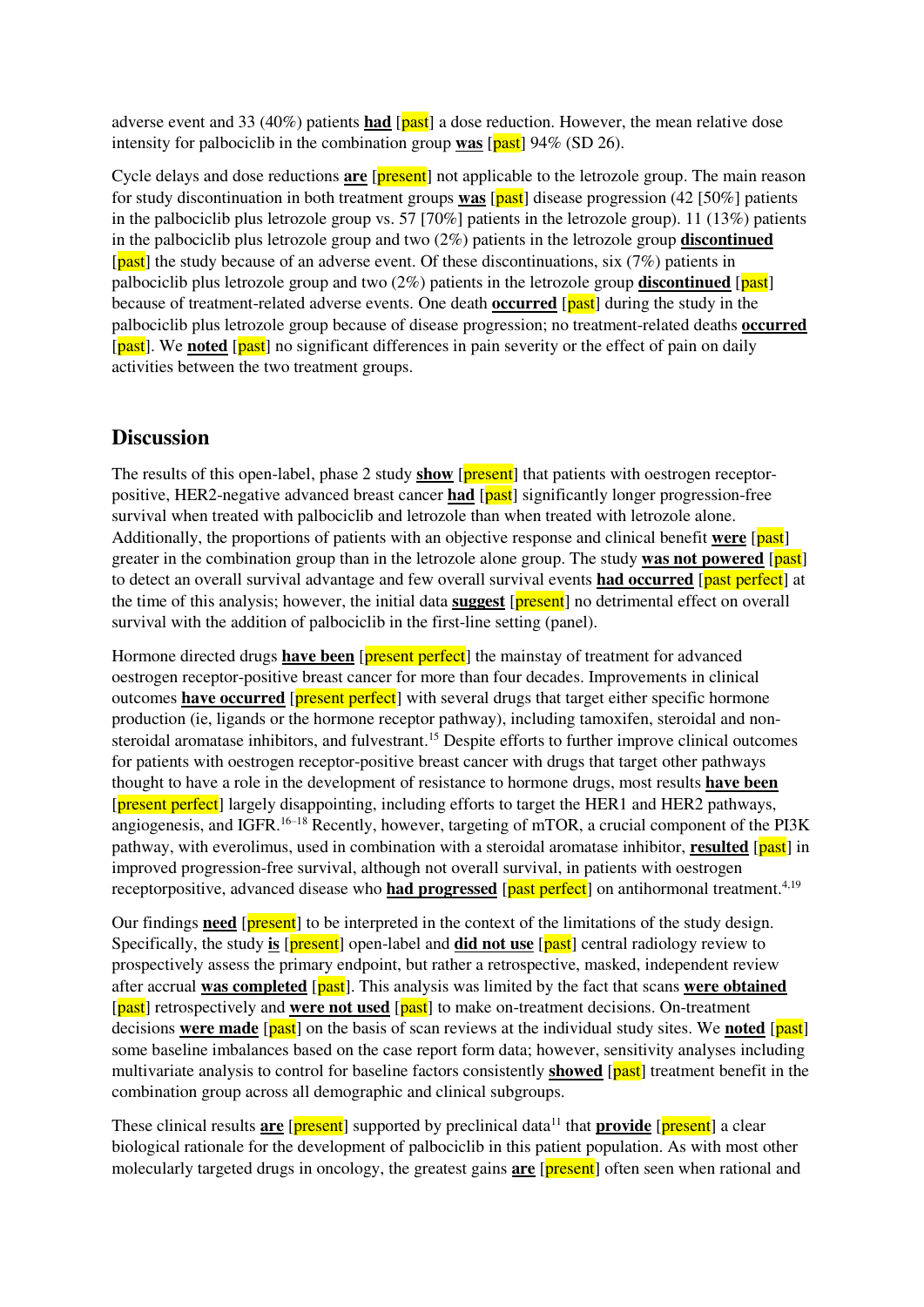appropriate patient selection **can be used** [ $present$ ] prospectively. Preclinical data<sup>11</sup> with palbociclib **identified** [past] oestrogen receptor-positive breast cancer cells as one of the subtypes most sensitive to CDK4/6 inhibition, the other being HER2 amplification. Our results **provide** [**present**] clinical validation of these preclinical data and **support** [present] the further development of palbociclib for the oestrogen receptor-positive, HER2-negative subgroup of breast cancers. Genetic changes in cyclin D1 and p16 **are known** [present] to occur in breast cancer and might **have** [present] a role in the further selection of patients for treatment with a CDK4/6 inhibitor. In cohort 2, we **investigated** [past] the potential for these genetic changes to **be used** [present] to improve patient selection beyond use of oestrogen receptor-positive status alone. However, our results **did not** [past] substantiate this hypothesis. This analysis **confirmed** [past] that oestrogen receptor positivity **is** [present] currently the best and most effective predictive marker for the identification of patients likely to respond to CDK4/6 inhibition. Further biomarker research should **be designed** [present] to improve on oestrogen receptor-positive status as the selection biomarker is ongoing; however, in view of the large proportion of patients in our study who achieved a clinical benefit response (more than 80%), the benefit of additional biomarkers **could be** [**present**] difficult to ascertain.

Negative-selection biomarkers of resistance might **be** [present] more easily identified and **will** also **be assessed** [**future**] in ongoing and future molecular studies. One of the most important markers of sensitivity to palbociclib **is** [present] the presence of an intact Rb pathway; however, since pRb loss **is** [present] uncommon in oestrogen receptor-positive, HER2-negative breast cancers, it **was not used** [past] as a prospective independent biomarker for patient selection in the present study. Potentially, relative amounts of pRb (rather than its presence or absence) in the various breast cancer subtypes might **be** [**present**] of predictive importance and early preclinical data<sup>11</sup> **suggest** [**present**] that this possibility should be investigated.

When comparing median progression-free survival in the letrozole alone groups, we **noted** [past] a difference between cohorts 1 and 2, suggesting a potential predictive value for cyclin D1 gains, p16 loss, or both in determining response to letrozole alone. However, this finding **could** simply **be** [present] an artifact of the sample size in cohort 1, so further study **is** [present] necessary.

Since the initiation of this study, additional laboratory findings **have linked** [present perfect] CDK 4/6 inhibition to endocrine sensitivity in oestrogen receptor-positive breast cancer.<sup>20,21</sup> The Cancer Genome Atlas **has been used** [**present perfect**] to identify common changes in the Rb pathway in all breast cancer subtypes, including the luminal oestrogen receptor-positive, HER2-negative subgroup. However, our findings **suggest** [**present**] that limiting patient selection to those with defined genetic changes in the Rb pathway might **exclude** [present] a much larger group of patients that **could benefit** [ $present$ ] from CDK4/6 inhibition. Additionally, the results of a recent phase 2, single-arm study<sup>22</sup> of palbociclib in patients with heavily pretreated advanced breast cancer **showed** [past] single agent activity in some patients with oestrogen receptor-positive, HER2-negative breast cancers.

Our results also **provide** [**present**] useful data for the safety profile of the combination of palbociclib and letrozole, suggesting that adverse events **are** [**present**] predictable and manageable. Neutropenia, although common, was **not accompanied** [past] by serious clinical outcomes and is likely to be [present] the result of an on-target effect of CDK4/6 inhibition on marrow progenitor cells. The absence of serious complications resulting from palbociclib-associated neutropenia probably **reflects** [present] a cytostatic rather than cytotoxic effect of the drug on bone marrow progenitor cells,<sup>23</sup> different from what **is seen** [present] with typical cytotoxic drugs. Additional analyses of the effect of palbociclib on quality-of-life measures **are** [present] ongoing in the context of phase 3 studies.

Taken together, the data from this study **provides** [**present**] a proof of concept for the activity and safety of CDK4/6 inhibition in advanced, oestrogen receptor-positive HER2-negative breast cancer. The improvement in progression-free survival **is** [**present**] substantial in this population and **is accompanied** [**present**] by manageable toxic effects. These data clearly **warrant** [**present**] further